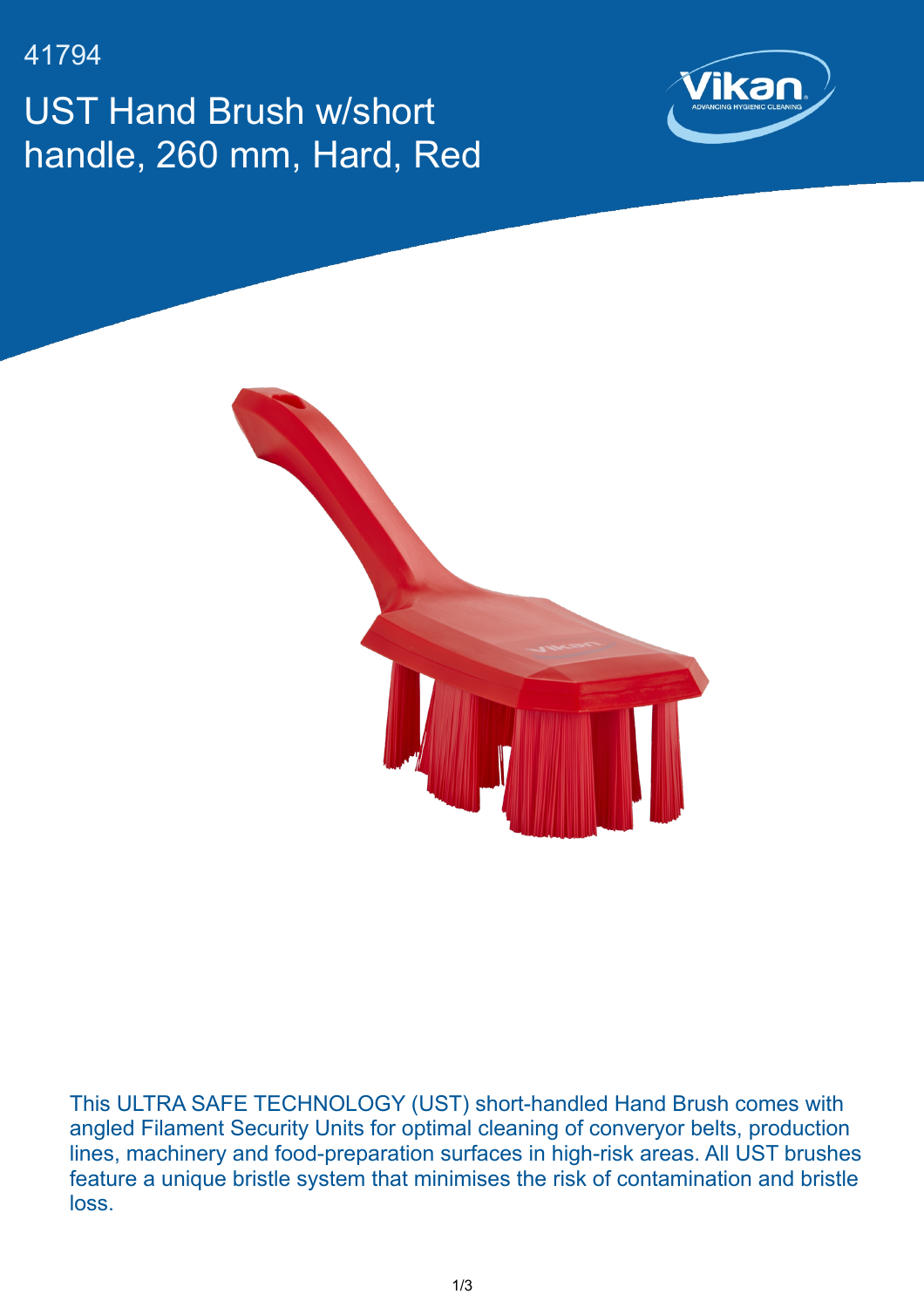## **Technical Data**

| <b>Item Number</b>                                                                        | 41794                                                                                                                  |
|-------------------------------------------------------------------------------------------|------------------------------------------------------------------------------------------------------------------------|
| <b>Visible bristle length</b>                                                             | 37 mm                                                                                                                  |
| <b>Material</b>                                                                           | <b>Polyester</b><br><b>Glass reinforced</b><br>Polypropylene                                                           |
| Complies with (EC) 1935/2004 on food contact materials <sup>1</sup>                       | Yes                                                                                                                    |
| Produced according to EU Regulation 2023/2006/EC of Good<br><b>Manufacturing Practice</b> | Yes                                                                                                                    |
| <b>FDA compliant raw material (CFR 21)</b>                                                | Yes                                                                                                                    |
| Complies with UK 2019 No. 704 on food contact materials                                   | <b>Yes</b>                                                                                                             |
| Meets the REACH Regulation (EC) No. 1907/2006                                             | Yes                                                                                                                    |
| Use of phthalates and bisphenol A                                                         | <b>No</b>                                                                                                              |
| <b>Is Halal and Kosher compliant</b>                                                      | <b>Yes</b>                                                                                                             |
| <b>Design Registration No.</b>                                                            | EU 002189654-0001,<br>EU 002650838-1-4, US<br>D839608, EU<br>002650580-1-7                                             |
| Pat. Pending/Patent No.                                                                   | EP2816930 validated in<br>DE, FR, GB and DK.<br>US9204712<br>EP2816929 validated in<br>DE, FR, GB and DK.<br>US9357831 |
| <b>Box Quantity</b>                                                                       | 10 Pcs.                                                                                                                |
| Quantity per Pallet (80 x 120 x 200 cm)                                                   | 1040 Pcs                                                                                                               |
| <b>Quantity Per Layer (Pallet)</b>                                                        | 1 Pcs.                                                                                                                 |
| <b>Box Length</b>                                                                         | 385 mm                                                                                                                 |
| <b>Box Width</b>                                                                          | 295 mm                                                                                                                 |
| <b>Box Height</b>                                                                         | 140 mm                                                                                                                 |
| Length                                                                                    | 260 mm                                                                                                                 |
| <b>Width</b>                                                                              | 70 mm                                                                                                                  |
| <b>Height</b>                                                                             | 100 mm                                                                                                                 |
| <b>Net Weight</b>                                                                         | $0.16$ kg                                                                                                              |
| <b>Weight bag (Recycling Symbol "4" Low Density Polyethylene</b><br>(LDPE)                | 0.0038 kg                                                                                                              |
| <b>Weight cardboard</b>                                                                   | 0.0238 kg                                                                                                              |
| <b>Tare total</b>                                                                         | 0.0276 kg                                                                                                              |
| <b>Gross Weight</b>                                                                       | $0.19$ kg                                                                                                              |
| <b>Cubik metre</b>                                                                        | 0.00182 M3                                                                                                             |
| Max usage temperature (food contact)                                                      | 80 °C                                                                                                                  |
| Max usage temperature (non food contact)                                                  | 80 °C                                                                                                                  |